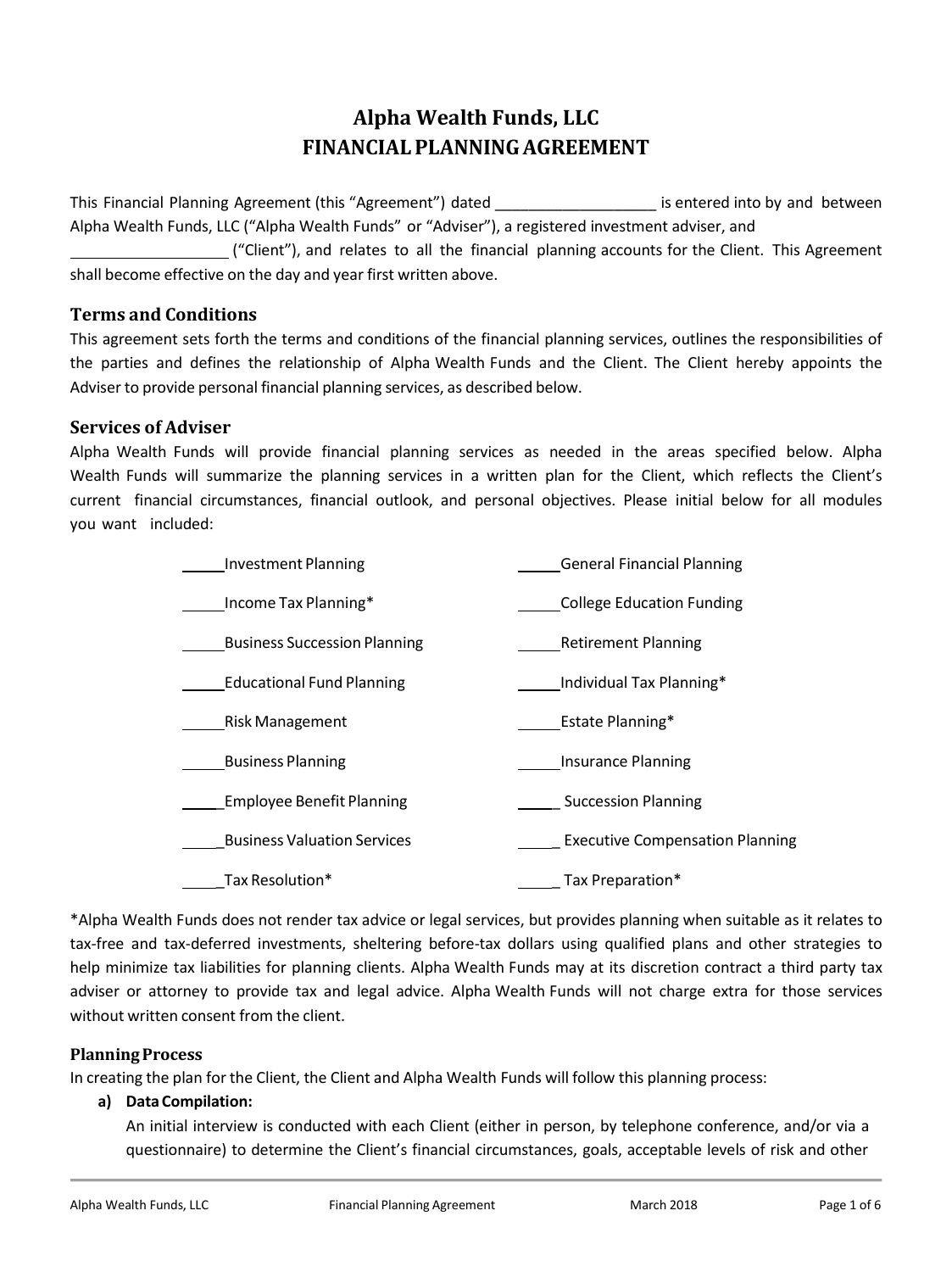relevant circumstances. The Client will provide the Adviser with financial and personal data necessary to prepare the Client's financial plan. The Adviser will estimate the time required in formulating and implementing a plan for the Client after the facts are gathered.

**b) Analysis:**

The Adviser will analyze data and documents provided by the Client, evaluate the Client's ability to meet the plan objectives, make observations, identify problems, and recommend strategies for the Client's consideration.

**c) Written Plan:**

Based on the data the Client provides, the Client's chosen objectives and the Adviser's analysis, the Adviser will prepare and present to the Client a personal financial plan summarized in written form in addition to the Investment Policy Statement ("IPS").

### **Client Rights and Obligations**

The Client agrees to provide information and/or documentation requested by the Adviser, as it pertains to the Client's income, investments, taxes, insurance, estate plan, etc. The Client also agrees to discuss with the Adviser his/her investment objectives, needs and goals. The Client acknowledges that the Adviser will rely on the personal and investment information provided to the Adviser by the Client, Client's attorney, accountant or other professionals in managing the Client's Account ("Account"). The Client agrees to give the Adviser prompt written notice of any modifications, changes or investment restrictions applicable to the Account and to notify the Adviser if the Client deems any investments recommended or made for the Account to be in violation of such investment objectives or restrictions. Unless the Client promptly notifies the Adviser in writing of specific investment restrictions on the Account, the investments recommended for or made on behalf of the Account shall be deemed to be in conformity with the Client's investment objectives. Although tax considerations are not generally a factor in managing accounts, it is the Client's responsibility to notify Adviser if such considerations are relevant to the Client's overall financial circumstances.

The Client acknowledges that the Adviser cannot adequately perform its services for the Client unless the Client diligently performs his/her responsibilities under this Agreement. The Adviser shall not be required to verify any information obtained from the Client, Client's attorney, accountant or other professionals, and is expressly authorized to rely upon the information provided by these professionals. Furthermore, the Client understands that the responsibility to update changes to investment guidelines, restrictions and portfolio objectives rests solely with the Client. Consequently, the Client agrees to indemnify Alpha Wealth Funds for any liability incurred by reason of any inaccurate information provided by the Client.

# **Implementation of the Client's Financial Plan**

The services of the Adviser under this Agreement are limited to recommending strategies for the Client to consider in achieving the Client's financial objectives. It is clearly understood that Client is under no obligation whatsoever to purchase any financial product or service from the Adviser during or after this planning process.

The Adviser will, at the Client's request, facilitate and coordinate the steps to implement the Client's plan, in conjunction with the Client's attorney, accountant, and other pertinent advisors. However, implementation of product related recommendations are not included under this Agreement. If the Client desires, the Adviser's representative, acting in a brokerage sales capacity, will recommend specific investments, insurance, or other financial products through which the Client can implement the Client's plan. The purchase of such products typically results in the payment of fees and/or commissions. The Client is under no obligation to follow, either wholly or partially, any recommendation made by the Adviser.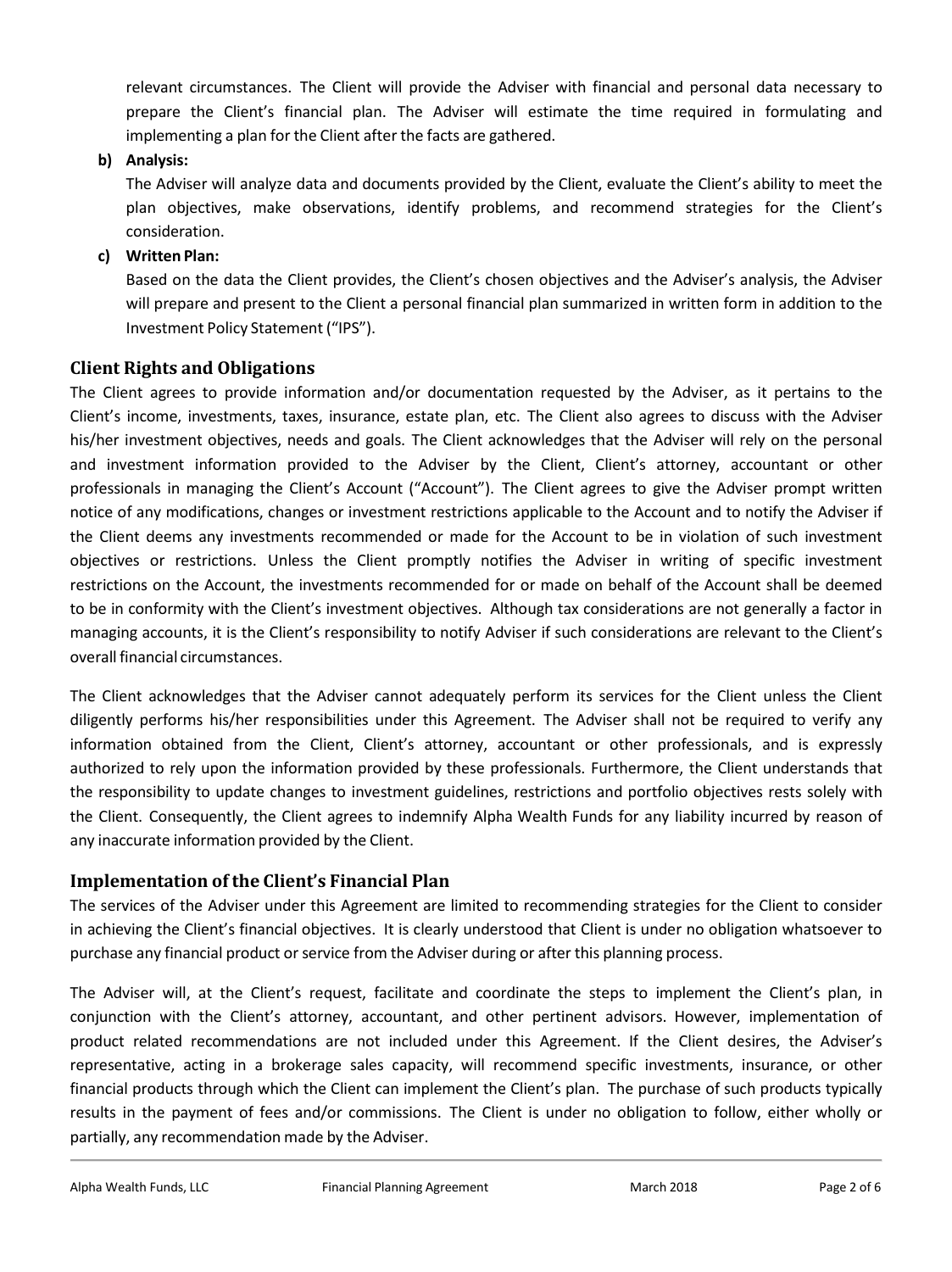# **Representation**

It is understood by the Client that the Adviser is a Utah limited liability company, and that the Adviser is licensed/registered with all of the appropriate regulatory jurisdictions that the Adviser believes it has a duty to license/register.

It is understood and acknowledged by the Client that the Adviser is not engaged in the practice of law or accounting, and as such, will not render any legal or accounting advice hereunder nor prepare any legal or accounting documents for the implementation of any of Client's financial or investment plans.

# **Legal Capacity**

If this agreement is established by the Client, the undersigned, in a fiduciary capacity, hereby certifies that he/she is legally empowered to enter in or perform this agreement in such a capacity. If this agreement is established by an entity, the undersigned certifies that the agreement has been duly authorized, executed and delivered on behalf of such entity.

# **Non-Exclusive Relationship**

It is understood that the Adviser performs investment advisory services for other clients. The Client agrees that the Adviser may give advice and take action with respect to any of its other clients, which may differ from the advice given or the timing or nature of action taken with respect to the Account, so long as it is the Adviser's policy to the extent practical, to allocate investment opportunities to the Account over a period of time on a fair and equitable basis relative to other clients.

# **Confidential Relationship**

The parties hereto agree not to disclose to any other party and to keep confidential the terms and conditions of this Agreement and any amendment or supplement thereto. Notwithstanding the foregoing, Alpha Wealth Funds may disclose Client information to such person(s) to include (a) its employees, directors, agents, attorneys, accountants, and other professional advisors; (b) any governmental authority having jurisdiction over Alpha Wealth Funds, or to the extent required in response to any court order or other governmental authority, or as otherwise required pursuant to any requirement of law; (c) any stock exchange, regulatory, or self-regulatory organization having authority over the Client or Alpha Wealth Funds; and (d) any third party whom Alpha Wealth Funds (in its sole discretion) deems it necessary to disclose such information to in connection with the management and servicing of the Account. In the event that any party hereto breaches any provision of this section, the other party shall be entitled to temporary and permanent injunctive relief against the breaching party without the necessity of proving actual damages.

# **Fees**

The following fee schedule is utilized in calculating a flat fee for financial planning services as follows:

| Net Worth               | Fee  |
|-------------------------|------|
| \$0-\$2,000,000         | 2.0% |
| \$2,000,001-\$8,000,000 | 1.5% |
| \$8,000,000+            | 1.0% |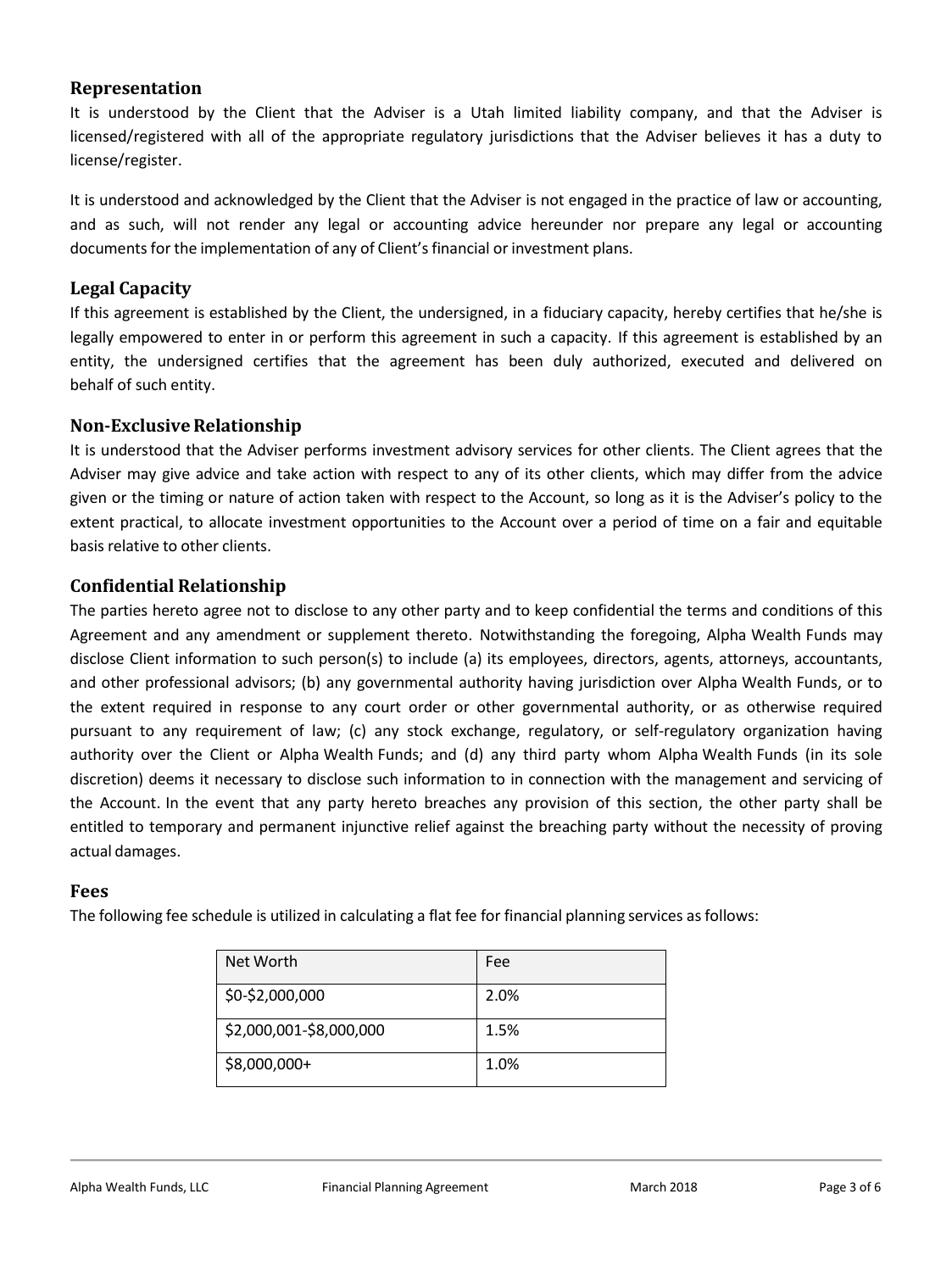The net worth calculation does not include the Client's primary residence, personal property, or automobiles. The final fee that the Client will pay is based on this percent of net worth calculation, set as an annual fee, paid on a quarterly basis. Fees may be negotiable, depending on the complexity of client circumstances, the number of expected client meetings and phone calls, scope of topics reviewed, prior relationships, existing client relationships and other holdings with Alpha Wealth Funds.

For the financial planning services described above, the Client agrees to pay the Adviser a fee of \$\_ An initial deposit of 50% of the total fee payable by the Client is due to the Adviser on the effective date of this Agreement; the remainder of the fee is due upon delivery of the plan.

**IN ALL CASES**, the Client may terminate the agreement at any time, for any reason, and prepaid fees will be refunded on a pro-rated basis. Upon termination of the Financial Planning Agreement, any prepaid fees that are in excess of the financial services performed will be promptly refunded to the Client. Any fees that are due, but have not been paid, will be billed to the Client and are due immediately.

# **Notices and Communication**

Communications will be sent to the Client at the address provided by the Client at the time the Client signs the agreement or such other address as may be provided to the Adviser in writing in the future. All communications sent to the Client at the stipulated address, whether by mail, by facsimile, by messenger, by email, or otherwise, will be treated as if they were given to the Client personally, whether or not the Client receivesthem.

# **RiskAcknowledgement**

The Adviser does not guarantee the future performance of recommendations provided as part of the financial plan or any specific level of performance, the success of any investment decision or strategy that the Adviser may recommend, or the success of Adviser's overall plan design. The Client understands that investment recommendations and strategies made as part of the Client's financial plan by the Adviser are subject to various market, currency, economic, political, geopolitical, acts of terrorism, and business risks, and that those investment recommendations will not always be profitable or successful.

The Client recognizes that there may be loss or depreciation of the value of any investment due to the fluctuation of market values. The Client represents that no party to this Agreement has made any guarantee, either oral or written, that the Client's investment objectives will be achieved.

All recommendations will be based on information from sources believed to be reliable, but are not guaranteed by Alpha Wealth Funds asto their accuracy or completeness.

# **Governing Law**

Except to the extent that it is preempted by federal or international law, the internal law of the state of Utah will govern the construction, validity, and administration of this agreement. However, nothing in this agreement will be construed contrary to the Advisers Act.

# **Standard of Care**

It is agreed that Alpha Wealth Funds will discharge its duties under this Agreement with the care, skill, prudence, and diligence under the circumstances then prevailing that a prudent person acting in a like or similar capacity, and familiar with such matters, would use in the conduct of money management of comparable character. In providing such services, it is agreed that except for negligence, malfeasance or violation of applicable law, neither Adviser nor any of its principals, managers, members, officers or employees shall be liable for any action performed or for any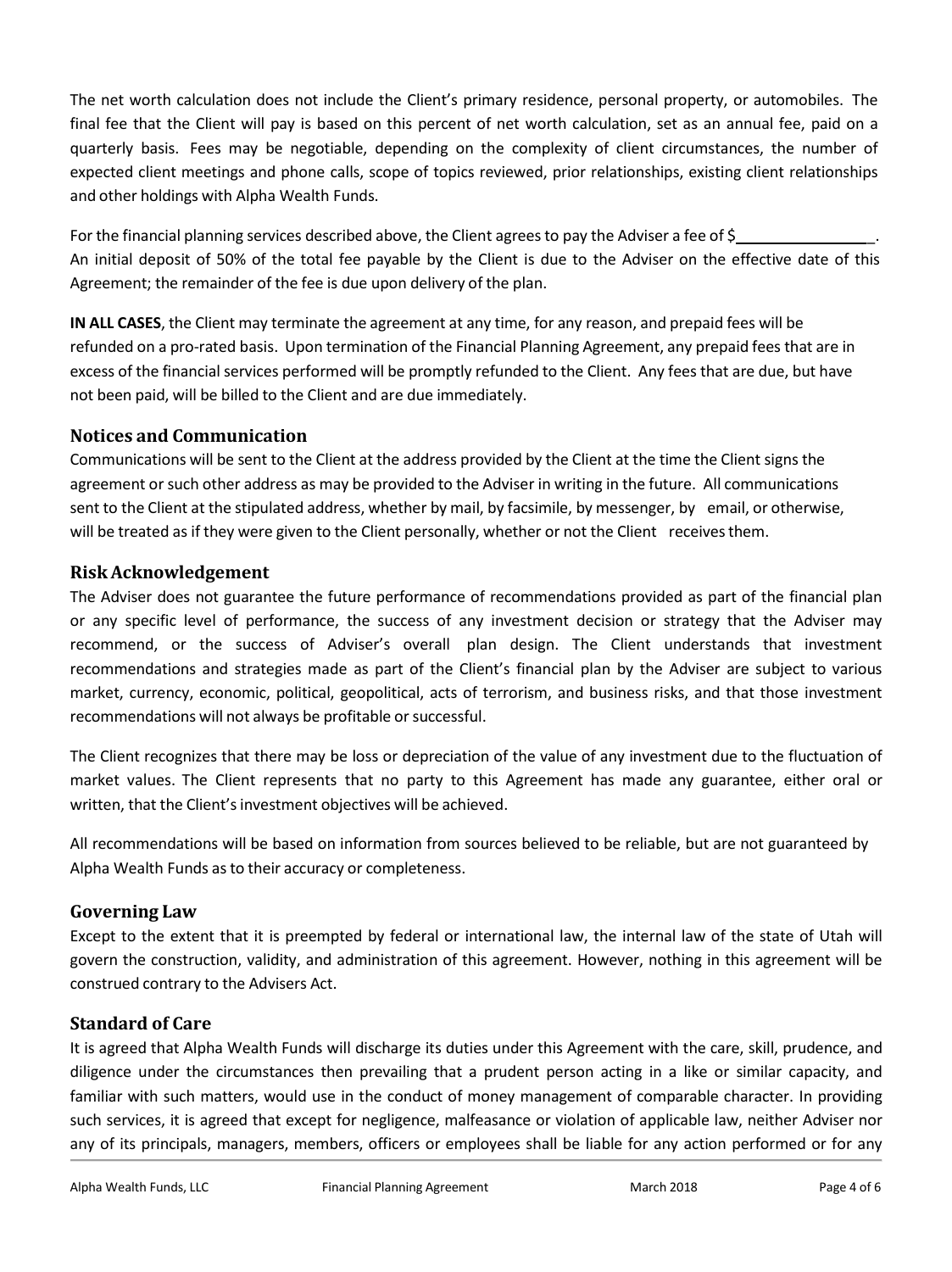errors of judgment in managing client's account(s) under this Agreement. However, the State Securities Laws and Federal Securities Laws impose liabilities under certain circumstances and therefore nothing contained in this Agreement with respect to liabilities should be construed as limiting a client's rights which he/she may have under applicable State Securities Laws and/or Federal Securities Laws.

### **Assignment of Agreement**

This Agreement shall be binding upon and shall inure to the benefit of the parties herein to their respective successors, assigns, heirs and personal representatives. However, the rights and obligations hereunder will not be assignable, transferable, or delegable without the express written consent of the other party. Any attempted assignment, transfer or delegation thereof without such consent will be void. The foregoing does not prevent an assignment by Alpha Wealth Funds in connection with any transaction which does not result in a change of its actual control or management within the meaning of Rule 202(a)(1)-1 under the Investment Advisers Act of 1940.

### **Waiver**

Failure of either party at any time to declare breach and termination of this Agreement due to any violation or violations by the other party of the provisions hereof shall not be deemed a waiver on the part of such party. Any subsequent violations by the other party following a demand for strict compliance shall not be deemed a waiver, expressed or implied, and notice of breach thereafter, need not be served on the other party.

### **Severability**

If any part of this agreement is found to be invalid or unenforceable, it will not affect the validity or enforceability of the remaining terms of this Agreement.

#### **Duration and Termination**

The term of this Agreement will commence upon the effective date set forth above and will continue until terminated or the recommendations are delivered.

**IN ALL CASES**, the Client may terminate the agreement at any time, for any reason, and prepaid consulting fees will be refunded on a pro-rated basis. Such termination will be effective upon receipt by the non-terminating party of written notification from the other party that the agreement is terminated. Termination of this Agreement will not affect the validity of any action previously taken by the Adviser under this Agreement.

# **Entire Agreement and Amendments**

All agreements, covenants, representations and warranties express and implied oral and written, of the parties hereto concerning the subject matter hereof are contained herein. No other agreements, covenants, representations or warranties, express or implied, are made a part hereof. All prior and contemporaneous conversations, negotiations, possible and alleged agreements, representations, covenants and warranties concerning the subject matter hereof are merged herein.

Alpha Wealth Funds has the right to amend this agreement upon written notice to the Client. Any such amendment will be effective as of the date specified by Alpha Wealth Funds.

#### **Acknowledgement of Disclosure Statement**

The Client acknowledges he/she:

- Has carefully reviewed this Agreement
- Had an opportunity to discussthe fee provisions and other arrangements with Alpha Wealth Funds
- Fully understands the services to be provided hereunder and the associated risks.